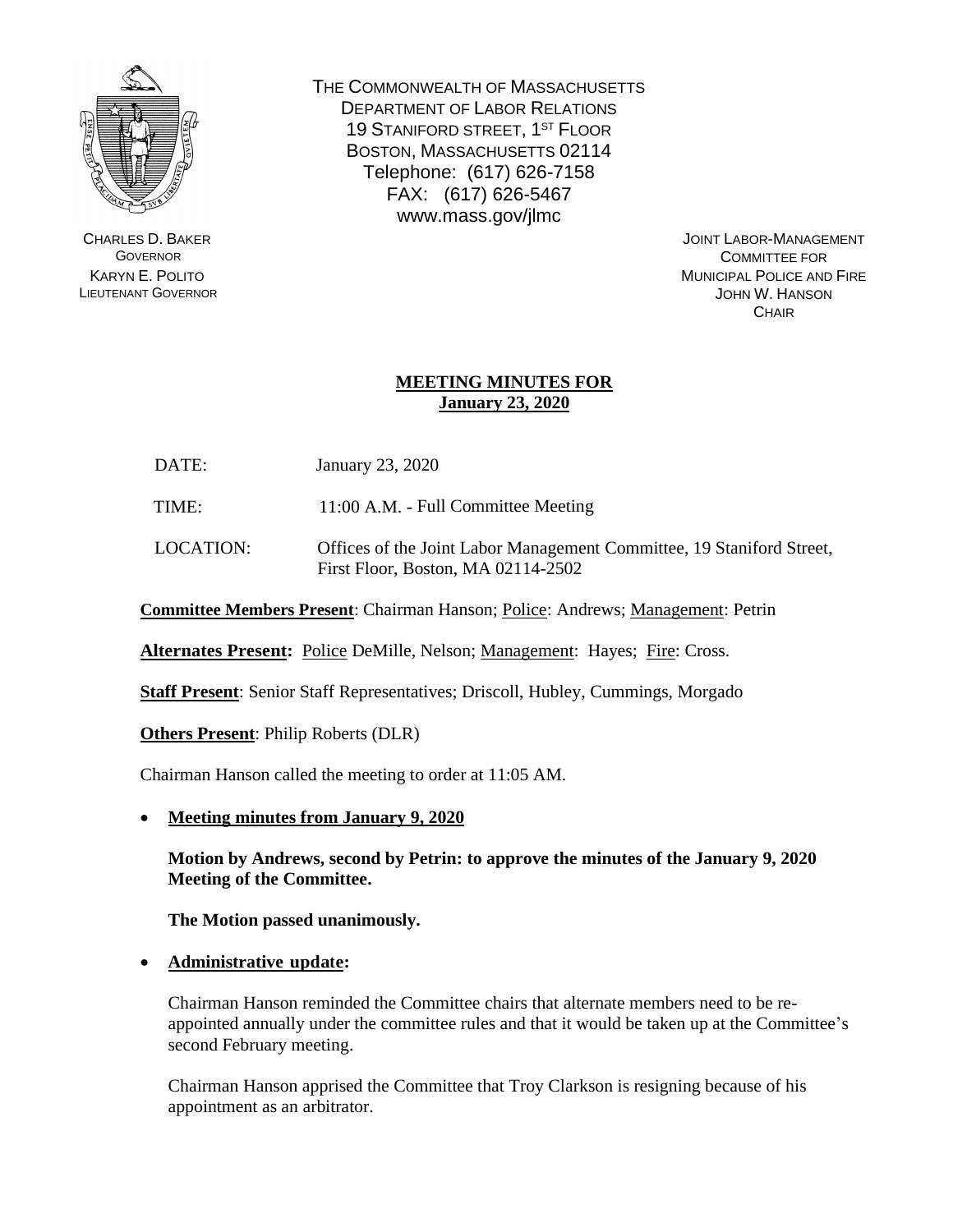Chairman Hanson apprised the Committee that Bob Dickson has resigned as mediator to take a new position elsewhere.

Philip Roberts apprised the Committee of his meeting with the Governor and that he discussed with the Governor the success of the JLMC.

#### • **Petition, Jurisdiction, Awaiting Funding List (AFL) and Other Cases:**

|            | <b>Case Number Organization</b> | <b>Mediator/Sr. Staff</b> | <b>Topic/Vote/Action</b> |
|------------|---------------------------------|---------------------------|--------------------------|
| 1. 19-7633 | <b>Ludlow Police Superiors</b>  | DC.GD                     | Jurisdiction             |

Mr. Cummings briefed the Committee.

**Motion by Andrews, second by Petrin: to take jurisdiction in the case of Ludlow Police Supervisors, Local 487 IBPO and the Town of Ludlow, JLM-19-7633.**

**The Motion passed unanimously.**

**Motion by Andrews, second by Petrin: to assign the following Committee members to the case of the Ludlow Police Supervisors, Local 487 IBPO and the Town of Ludlow, JLM-19- 7633: Pedrini for Police and Johnson for Management.**

#### **The Motion passed unanimously.**

2. 19-7701 Watertown Fire JOEH, DJM Jurisdiction

Mr. Morgado briefed the Committee.

**Motion by Cross, second by Petrin: to take jurisdiction in the case of Watertown Firefighters Association, Local 1347, IAFF and the Town of Watertown, JLM-19-7701**.

**The Motion passed unanimously.**

**Motion by Cross, second by Petrin: to assign the following Committee members to the case of Watertown Firefighters Association, Local 1347, IAFF and the Town of Watertown, JLM-19-7701: M.Reddy/Keene for Fire, Hayes for Management.**

#### **The Motion passed unanimously.**

**3.** 19-7729 Lynn Fire JOEH,DJM Jurisdiction

Mr. Hubley briefed the Committee.

**Motion by Cross, second by Petrin: to take jurisdiction in the case of Lynn Fire Fighters Union, Local 739 IAFF and the City of Lynn, JLM-19-7729**

**The Motion passed unanimously.**

**Motion by Cross, second by Petrin: to assign the following Committee members to the case of Lynn Fire Fighters Union, Local 739 IAFF and the City of Lynn, JLM-19-7729: Colbert/Cross for Fire, Mazzarella for Management.**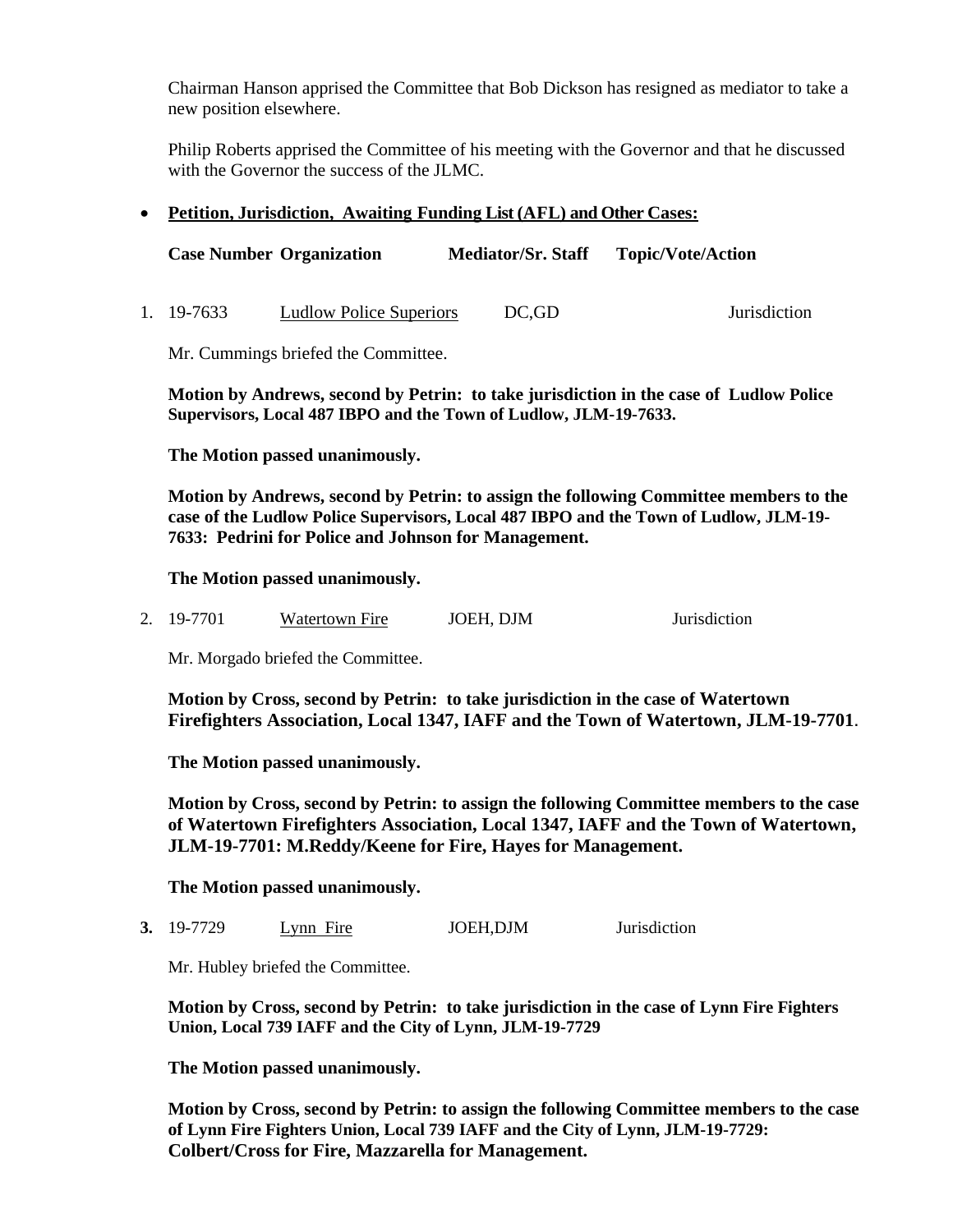### **The Motion passed unanimously.**

| <b>4.</b> 19-7177 | North Attleborough Fire | JOEH, GD | <b>Funded Remove</b> |
|-------------------|-------------------------|----------|----------------------|
|                   |                         |          |                      |

Mr. Hubley briefed the Committee.

**Motion by Cross, second by Petrin : to remove the case from the Committee's docket as the contract has been funded.**

#### **The Motion passed unanimously.**

|  | <b>5.</b> 19-7242 | <b>Plymouth Patrol</b> | DC,GD | Vote to Arbitration |
|--|-------------------|------------------------|-------|---------------------|
|--|-------------------|------------------------|-------|---------------------|

Mr. Hanson briefed the Committee. No Action.

**6.** 19-7374 Agawam Police Superiors SJS, GD, DC Vote on 3(a)

**Motion by Andrews, Second by Petrin: to find that in the matter of the Agawam Police Supervisors Association and the Town of Agawam, JLM-19-7374, the issues have remained unresolved for an unreasonable period of time resulting in the apparent exhaustion of the process of collective bargaining, and that the Committee vote to hold a hearing pursuant to Section 1, subsection 3(a), as set forth in Chapter 589 of the Acts of 1987, with the panel members consisting of William DeMille (Labor) and William Mahoney (Management), or other Committee members and/or senior staff that may be substituted as necessary by the respective Labor and/or Management Chairs pursuant to the rules, policies, and procedures of the Committee, and any other applicable provisions of law, with said panel to be chaired by John Hanson.**

#### **The Motion passed unanimously.**

**7.** 19-7562 Malden Fire GD,JOEH Vote on 3(a)/Change Comm. Mbr.

Mr. Hubley and Mr. Driscoll briefed the Committee

**Motion by Cross, Second by Petrin: to find that in the matter of the Malden Firefighters Union, Local 902 IAFF and the City of Malden, JLM-19-7562, the issues have remained unresolved for an unreasonable period of time resulting in the apparent exhaustion of the process of collective bargaining, and that the Committee vote to hold a hearing pursuant to Section 1, subsection 3(a), as set forth in Chapter 589 of the Acts of 1987, with the panel members consisting of Cross or M.Reddy (Labor) and Hayes (Management), or other Committee members and/or senior staff that may be substituted as necessary by the respective Labor and/or Management Chairs pursuant to the rules, policies, and procedures of the Committee, and any other applicable provisions of law, with said panel to be chaired by John Hanson.**

**The Motion passed unanimously.**

**Mr. Petrin designated Gerry Hayes as the Management Committee Member in this case in place of Troy Clarkson.**